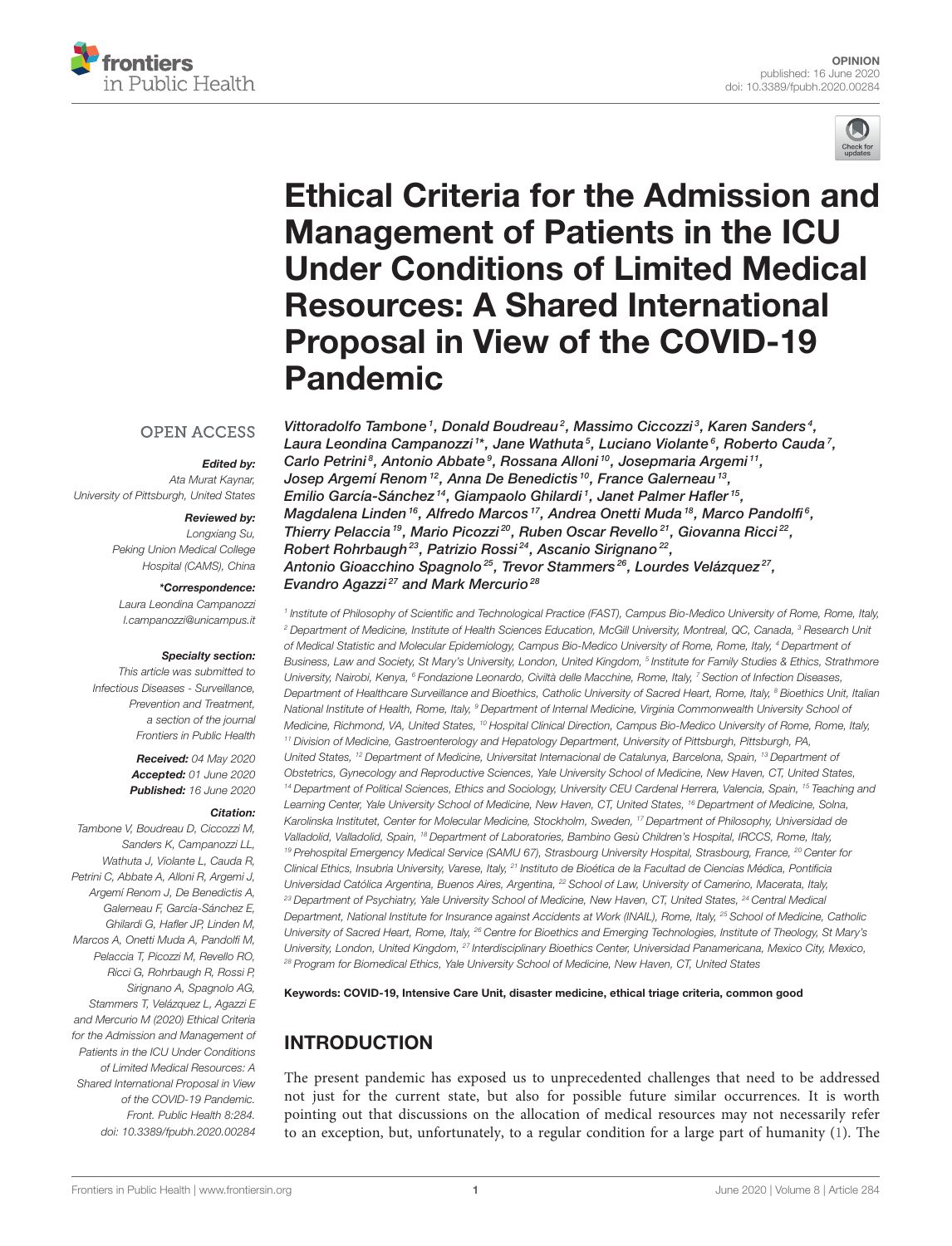criteria for admission to an Intensive Care Unit (ICU) setting generally take into account multiple factors. There must be a diagnostic and prognostic basis for the decisions made, considering both biological factors and patient values and wishes. Furthermore, the decision-making process should, whenever possible, respect the patient's advance directives as well as the relationship with the patient's family or attorney. Therapeutic neglect should be avoided.

Having applied standard clinical evaluation criteria for the appropriate treatment of patients with COVID-19, including consideration of prognosis, if a hospital then finds itself unable to provide optimal treatment (e.g., due to a disproportion between the number of patients and the availability of beds, healthcare providers, ventilators, and drugs in the ICU), it becomes necessary to evaluate, case by case, how to achieve justice and the best possible good for the greatest number of patients. It is therefore mandatory to explore alternative solutions; these include increasing available beds and healthcare providers, implementing alternative, though suboptimal, approaches (where appropriate), transferring patients to other clinical units, etc. Making these decisions properly also involves the recovery of the political role of medicine and science [\(2\)](#page-1-1).

If the imbalance between needs and resources reaches a critical level, an emergency triage protocol, following the operational and ethical indications of "disaster medicine," should be activated. These have been deployed in major and serious natural (earthquakes or tsunamis for example) and technological (factory explosions, public transport accidents for example) disasters, as well as following terrorist attacks [\(3,](#page-1-2) [4\)](#page-1-3). The question of the feasibility of developing a clinical evaluation algorithm to support the decision-making of the triage team remains open, though many such protocols have been written.

According to the above, we propose the following five ethical criteria for the triage of patients in conditions of limited resources, such as the COVID pandemic. They are the result of an interdisciplinary and intercultural dialogue between specialists from different disciplines. Several of the authors are working in the main epicenters of the crisis and currently are playing a central role in the bioethical, clinical, social and legal aspects of the management of the COVID-19 pandemic.

# ETHICAL TRIAGE CRITERIA

- We take the following three general principles as evaluative references: (a) the good of a single patient should be considered in the framework of the common good. Common good means the good of all people and of the whole person. It is rooted in the idea of human dignity, which gives birth to the humanitarian imperative conveyed in the first core principle of "disaster medicine"; the common good also means that, in a Global Health framework, patients are not just isolated individuals but persons with strong ties to their communities, and therefore both patient and community need to be taken into account [\(5\)](#page-1-4); (b) no one must be abandoned or discriminated against for any reason [\(6\)](#page-1-5); (c) before denying a necessary referral of a patient to an ICU, due to lack of resources, it is required to consider alternatives both for the immediate case and, based on the experience gained, for similar future cases.
- Appropriate assistance to any person in need of medical care should be provided whenever possible. In critical situations, the criteria for determining priority are the urgency and severity of the clinical situation. Consideration should also be given to the effectiveness and proportionality of the medical intervention, with the goal of obtaining the greatest possible benefit for the greatest number of patients.
- Triage must be carried out on a case-by-case basis, with reference not only to the patient's clinical condition but also to the availability of resources in the hospital. Possible transfer initiatives to other larger and better resourced national or foreign intensive care units must also be considered. Triage must not proceed using a standardized approach where the sole decision-making criteria is age [\(7\)](#page-2-0).
- Inappropriate treatments are not acceptable.
- Adequate forms of palliative and spiritual care must be assured, where necessary.

## AUTHOR CONTRIBUTIONS

The manuscript is an original work of all authors. All authors made a significant contribution to this paper and have read and approved the final version of the manuscript.

## **REFERENCES**

- <span id="page-1-0"></span>1. Krütli P, Rosemann T, Kjell Y, Törnblom KY, Timo Smieszek T. How to fairly allocate scarce medical resources: ethical argumentation under scrutiny by health professionals and lay people. PLoS ONE. (2016) 11:e0159086. doi: [10.1371/journal.pone.015908](https://doi.org/10.1371/journal.pone.015908)
- <span id="page-1-1"></span>2. The Lancet. Health and medicine in 2019: what have we learned? Lancet. (2019) 394:2201. doi: [10.1016/S0140-67361933138-1](https://doi.org/10.1016/S0140-67361933138-1)
- <span id="page-1-2"></span>3. ICRC. Code of Conduct for the International Red Cross and Red Crescent Movement and Non-Governmental Organizations (N-GO s) in Disaster Relief. (1994). Available online at: [https://www.icrc.org/en/doc/resources/documents/](https://www.icrc.org/en/doc/resources/documents/publication/p1067.htm) [publication/p1067.htm](https://www.icrc.org/en/doc/resources/documents/publication/p1067.htm) (accessed April 2, 2020).
- <span id="page-1-3"></span>4. Hirsch M, Carli P, Nizard R, Riou B, Baroudjian B, Baubet T. The medical response to multisite terrorist attacks in Paris. *Lancet*. (2015) 386:2535–38. doi: 10.1016/S0140-673615 Lancet. (2015) 386:2535-38. doi: 01063-6
- <span id="page-1-4"></span>5. United Nations. Report on "Shared Responsibility, Global Solidarity: Responding to the Socio-Economic Impacts of COVID-19. (2020). Available online at: [https://www.un.org/sites/un2.un.org/files/sg\\_report\\_socio-economic\\_](https://www.un.org/sites/un2.un.org/files/sg_report_socio-economic_impact_of_covid19.pdf) [impact\\_of\\_covid19.pdf](https://www.un.org/sites/un2.un.org/files/sg_report_socio-economic_impact_of_covid19.pdf) (accessed April 2, 2020).
- <span id="page-1-5"></span>6. Basharu D, Reyes MSC. Joint Statement. Persons With Disabilities and COVID-19 by the Chair of the United Nations Committee on the Rights of Persons With Disabilities, on Behalf of the Committee on the Rights of Persons With Disabilities and the Special Envoy of the United Nations Secretary-General